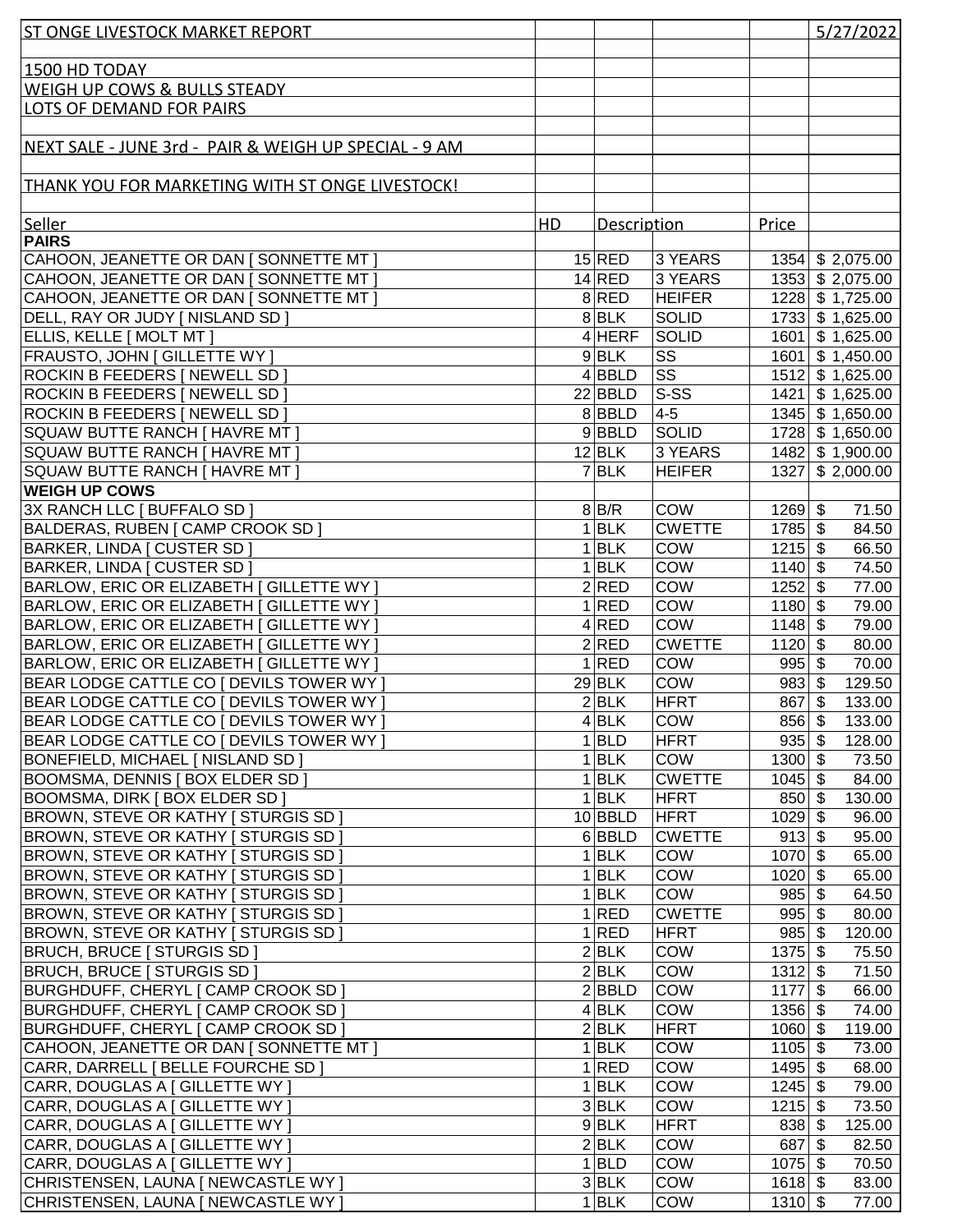| CHRISTENSEN, LAUNA [ NEWCASTLE WY ]                                        |   | 1 BLK                    | <b>COW</b>                  | $1300$ \$              |     | 74.00           |
|----------------------------------------------------------------------------|---|--------------------------|-----------------------------|------------------------|-----|-----------------|
| COLGAN, THOMAS C [ HERMOSA SD ]                                            |   | 1 BLK                    | COW                         | $1210$ \$              |     | 67.00           |
| COOMES, MOIRA [ MANDERSON SD ]                                             |   | 3BBLD                    | COW                         | $1410$ \$              |     | 75.50           |
| COOMES, MOIRA [ MANDERSON SD ]                                             |   | 1 BLK                    | COW                         | $1240$ \$              |     | 77.50           |
| COOMES, MOIRA [ MANDERSON SD ]                                             |   | 7 HERF                   | <b>COW</b>                  | $1407$ \$              |     | 65.50           |
| COOMES, MOIRA [ MANDERSON SD ]                                             |   | $5$ HERF                 | COW                         | $1224$ \$              |     | 64.50           |
| COOMES, MOIRA [ MANDERSON SD ]                                             |   | $1$ HERF                 | <b>COW</b>                  | $1175$ \$              |     | 64.50           |
| COOMES, MOIRA [ MANDERSON SD ]                                             | 1 | <b>RBLD</b>              | <b>COW</b>                  | $1975$ \$              |     | 84.00           |
| COOMES, MOIRA [ MANDERSON SD ]                                             |   | $1$ RBLD                 | <b>COW</b>                  | $1265$ \$              |     | 66.50           |
| COW CREEK RANCH LLC [ GILLETTE WY ]                                        |   | 1 CHAR                   | <b>COW</b>                  | $1610$ \$              |     | 75.50           |
| COW CREEK RANCH LLC [ GILLETTE WY ]                                        |   | 1 CHAR                   | <b>COW</b>                  | $1345$ \$              |     | 77.00           |
| COW CREEK RANCH LLC [ GILLETTE WY ]                                        |   | 1 CHAR                   | <b>COW</b>                  | $1225$ \$              |     | 78.50           |
| CRUMP LAND & LIVESTOCK [ GILLETTE WY ]                                     |   | 1 RED                    | <b>COW</b>                  | $1425$ \$              |     | 85.00           |
| CRUMP LAND & LIVESTOCK [ GILLETTE WY ]                                     |   | 3 RED                    | <b>COW</b>                  | $1418$ \$              |     | 81.00           |
| CULLUM, STEVEN C [ CUSTER SD ]                                             |   | 1 BLK                    | <b>COW</b>                  | $1380$ \$              |     | 73.00           |
| DAHL RANCH INC [ CAMP CROOK SD ]                                           |   | 3 BLK                    | COW                         | $1391$ \$              |     | 83.00           |
| DAHL RANCH INC [ CAMP CROOK SD ]                                           | 1 | <b>BLK</b>               | COW                         | $1290$ \$              |     | 70.00           |
| DAHL RANCH INC [ CAMP CROOK SD ]                                           |   | 2 BLK                    | <b>COW</b>                  | $1050$ \$              |     | 73.00           |
| DAHL RANCH INC [ CAMP CROOK SD ]<br>DAVIS, DANIEL R [ BUFFALO SD ]         |   | 2 BLK<br><b>BBLD</b>     | <b>HFRT</b><br><b>HFRT</b>  | $922$ \$<br>$945$ \$   |     | 130.00          |
| DAVIS, DANIEL R [ BUFFALO SD ]                                             |   | 4 RBLD                   | <b>CWETTE</b>               | $988$ \$               |     | 114.00          |
| DAVIS, JIM L [ BOYES MT ]                                                  |   | 1 BLK                    | <b>COW</b>                  | $1295$ \$              |     | 101.00<br>67.50 |
| DAVIS, JIM L [ BOYES MT ]                                                  |   | $1 $ BLD                 | <b>COW</b>                  | $1340$ \$              |     | 74.50           |
| DAVIS, LLOYD OR KATHRYN J OSAGE WY ]                                       |   | 2 BLK                    | <b>COW</b>                  | 1287                   | -\$ | 75.50           |
| DAVIS, LLOYD OR KATHRYN J OSAGE WY ]                                       |   | $2$ <b>BLK</b>           | COW                         | $1130$ \$              |     | 77.00           |
| DAVIS, LLOYD OR KATHRYN J OSAGE WY ]                                       |   | 4 BLK                    | <b>HFRT</b>                 | $981$ \$               |     | 95.00           |
| DAVIS, LLOYD OR KATHRYN J OSAGE WY ]                                       |   | 2 BLK                    | <b>HFRT</b>                 | $922$ \$               |     | 122.00          |
| <b>DENTON, GATLIN   BAKER MT  </b>                                         |   | 1 BLK                    | COW                         | $1390$ \$              |     | 81.50           |
| DENTON, GATLIN [ BAKER MT ]                                                |   | 1 BLK                    | COW                         | $1335$ \$              |     | 83.50           |
| <b>DIAMOND HOOK RANCH [ ASHLAND MT ]</b>                                   |   | 4 BLK                    | COW                         | $1346$ \$              |     | 75.00           |
| <b>DIAMOND HOOK RANCH [ ASHLAND MT ]</b>                                   |   | 5 BLK                    | COW                         | $1312$ \$              |     | 73.50           |
| <b>DIAMOND HOOK RANCH [ ASHLAND MT ]</b>                                   |   | 2 BLK                    | COW                         | $1202$ \$              |     | 91.00           |
| <b>DICKSCHAT, EMMIT   HERMOSA SD  </b>                                     |   | 2 BLK                    | COW                         | $1397$ \$              |     | 83.00           |
| <b>DICKSCHAT, EMMIT   HERMOSA SD  </b>                                     | 1 | <b>BLK</b>               | COW                         | $1205$ \$              |     | 72.00           |
| DICKSCHAT, EMMIT   HERMOSA SD ]                                            | 1 | HERF                     | COW                         | $1310$ \$              |     | 73.00           |
| EB RANCH [ BROADUS MT ]                                                    |   | 2 BBLD                   | <b>CWETTE</b>               | $1175$ \$              |     | 89.00           |
| EB RANCH [ BROADUS MT ]                                                    |   | $4$ BLK                  | <b>COW</b>                  | $1455$ \$              |     | 84.50           |
| EB RANCH   BROADUS MT                                                      |   | $12$ <b>BLK</b>          | <b>COW</b>                  | $1125$ \$              |     | 77.00           |
| EB RANCH [ BROADUS MT ]                                                    |   | 2 BLK                    | HFRT                        | $945$ \$               |     | 115.00          |
| EICHLER, TRACY   NEWELL SD  <br>ELGIN, THEODORE OR CATHERINE [ BIDDLE MT ] |   | 1 BLK<br>$1$ <b>BBLD</b> | <b>CWETTE</b><br><b>COW</b> | $1070$ \$<br>$1395$ \$ |     | 85.50<br>76.00  |
| ELGIN, THEODORE OR CATHERINE [ BIDDLE MT ]                                 |   | 2 BBLD                   | <b>COW</b>                  | $1197$ \$              |     | 87.00           |
| ELGIN, THEODORE OR CATHERINE [ BIDDLE MT ]                                 |   | 5 BLK                    | <b>COW</b>                  | $1261$ \$              |     | 75.00           |
| ELGIN, THEODORE OR CATHERINE [ BIDDLE MT ]                                 |   | 2 BLK                    | <b>CWETTE</b>               | $1120$ \$              |     | 93.00           |
| ELGIN, THEODORE OR CATHERINE [ BIDDLE MT ]                                 |   | 1 BLK                    | <b>HFRT</b>                 | $965$ \$               |     | 125.00          |
| <b>FRAUSTO, JOHN [ GILLETTE WY ]</b>                                       |   | 1 BLK                    | COW                         | $1330 $ \$             |     | 67.50           |
| <b>FRAUSTO, JOHN [ GILLETTE WY ]</b>                                       |   | 1 BLK                    | COW                         | $1175$ \$              |     | 70.50           |
| GAER, DAVID OR LEEANN   NEWELL SD                                          |   | 2 BLK                    | COW                         | $977$ \$               |     | 65.50           |
| GAER, DAVID OR LEEANN   NEWELL SD                                          |   | $1$ <b>BLK</b>           | <b>HFRT</b>                 | $720$ \$               |     | 129.00          |
| GAER, DAVID OR LEEANN   NEWELL SD                                          |   | 2 B/R                    | COW                         | $1132$ \$              |     | 64.50           |
| GAER, DAVID OR LEEANN [ NEWELL SD ]                                        |   | 1 RED                    | <b>HFRT</b>                 | $870$ \$               |     | 129.00          |
| GAER, TUCKER   NEWELL SD                                                   |   | $1$ <b>BLK</b>           | COW                         | $1365$ \$              |     | 77.50           |
| GAER, TUCKER [ NEWELL SD ]                                                 |   | $1$ HERF                 | <b>CWETTE</b>               | 785 \$                 |     | 105.00          |
| GANTZ, EDWARD W & DONNA [ ALVA WY ]                                        |   | $10$ BLK                 | <b>COW</b>                  | $1425$ \$              |     | 71.50           |
| GANTZ, EDWARD W & DONNA [ ALVA WY ]                                        |   | $7$ $BLK$                | COW                         | $1302$ \$              |     | 67.50           |
| GANTZ, EDWARD W & DONNA [ ALVA WY ]                                        |   | 4 BLK                    | COW                         | $1253$ \$              |     | 75.00           |
| GANTZ, EDWARD W & DONNA [ ALVA WY ]                                        |   | 1 BLK                    | <b>COW</b>                  | $1235$ \$              |     | 66.00           |
| <b>GERLEMAN FAMILY LIVING TRUST [ WESTON WY ]</b>                          |   | 2 BLK                    | COW                         | $1392$ \$              |     | 73.50           |
| GOODVIN, TERRY   HULETT WY  <br>GOTFREDSON ELM CREEK RANCH   NEWELL SD     |   | 1 BLK<br>1 BLK           | COW<br><b>COW</b>           | $1120$ \$<br>$1520$ \$ |     | 72.00<br>83.50  |
| GOTFREDSON ELM CREEK RANCH [ NEWELL SD ]                                   |   | 2 BLK                    | <b>COW</b>                  | $1272$ \$              |     | 73.50           |
| GOTFREDSON ELM CREEK RANCH   NEWELL SD                                     |   | 2 BLK                    | <b>COW</b>                  | $1270$ \$              |     | 75.00           |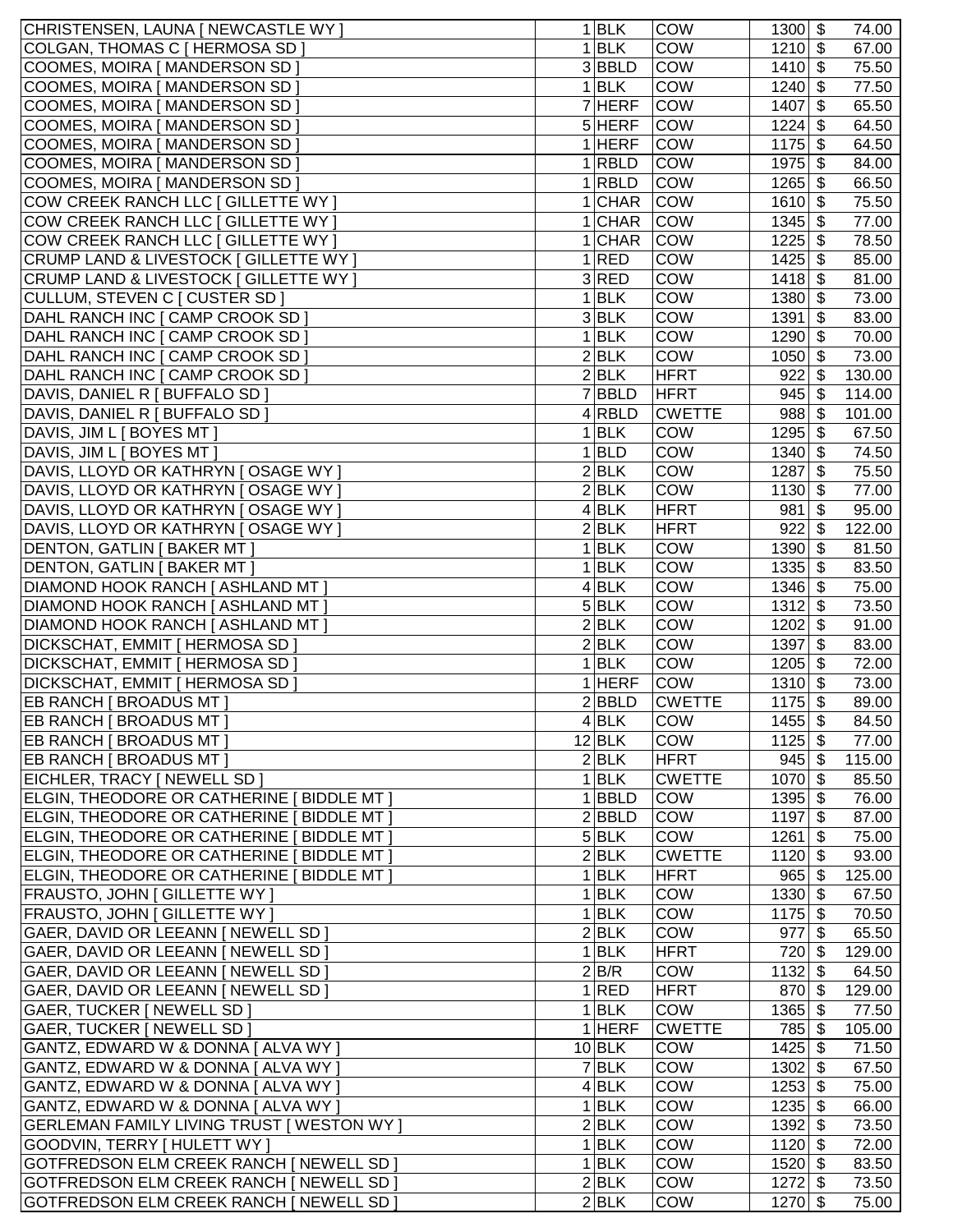| GOTFREDSON ELM CREEK RANCH [ NEWELL SD ]             |   | 2 B/R          | <b>COW</b>    | $1335$ \$  | 74.50  |
|------------------------------------------------------|---|----------------|---------------|------------|--------|
| <b>GRAVATT, CHASE [ RAPID CITY SD ]</b>              |   | 1 BLK          | COW           | $1435$ \$  | 81.00  |
| <b>GRAVATT, CHASE [ RAPID CITY SD ]</b>              |   | <b>BLK</b>     | <b>COW</b>    | $1180$ \$  | 67.50  |
| HABECK, PHILIP W [ MOORCROFT WY ]                    | 1 | <b>RED</b>     | COW           | $1260$ \$  | 76.00  |
| HACKAMORE RANCH [ PRAIRIE CITY SD ]                  |   | 39 BBLD        | <b>COW</b>    | $1169$ \$  | 75.00  |
| HACKAMORE RANCH [ PRAIRIE CITY SD ]                  |   | 17 BBLD        | <b>COW</b>    | $1043$ \$  | 65.50  |
| HACKAMORE RANCH [ PRAIRIE CITY SD ]                  |   | 5 BBLD         | <b>HFRT</b>   | $845$ \$   | 124.00 |
| HACKAMORE RANCH [ PRAIRIE CITY SD ]                  |   | 1 BLK          | <b>COW</b>    | $1105$ \$  | 70.50  |
| HACKAMORE RANCH   PRAIRIE CITY SD                    |   | $19$ BLK       | COW           | $1080$ \$  | 80.00  |
| HACKAMORE RANCH   PRAIRIE CITY SD                    |   | $2$ HERF       | <b>COW</b>    | $1155$ \$  | 71.50  |
| HENSLEY, CHARLIE   GILLETTE WY ]                     |   | $2$ HERF       | <b>COW</b>    | 1367<br>\$ | 70.50  |
| HIGHT, STEVE [ BUFFALO SD ]                          |   | 1 BLK          | <b>CWETTE</b> | $1635$ \$  | 84.00  |
| HIGHT, STEVE [ BUFFALO SD ]                          |   | 1 BLK          | COW           | $1200$ \$  | 66.50  |
| HYMANS, SCOTT OR RENA [ VALE SD ]                    |   | 2 BLK          | COW           | $1547$ \$  | 80.00  |
| HYMANS, SCOTT OR RENA [ VALE SD ]                    |   | 1 BLK          | COW           | $1500$ \$  | 66.50  |
| HYMANS, SCOTT OR RENA [ VALE SD ]                    |   | $1$ <b>BLK</b> | <b>COW</b>    | $1385$ \$  | 68.50  |
| HYMANS, SCOTT OR RENA [ VALE SD ]                    |   |                |               |            |        |
|                                                      |   | $1$ <b>BLK</b> | COW           | $1270$ \$  | 68.50  |
| ISTA TRUST, ALAN [ HULETT WY ]                       |   | 1 BLK          | COW           | $1575$ \$  | 84.50  |
| JONES RANCH PARTNERSHIP [ RAPID CITY SD ]            |   | 1 BLK          | COW           | $1085$ \$  | 70.50  |
| KETELSEN, COLE [ STURGIS SD ]                        |   | 4 BLK          | COW           | $1133$ \$  | 72.00  |
| KETELSEN, COLE   STURGIS SD                          |   | 1 BLK          | <b>COW</b>    | $1095$ \$  | 65.00  |
| KETELSEN, COLE [ STURGIS SD ]                        |   | $1$ <b>BLK</b> | COW           | $1090$ \$  | 75.50  |
| KETELSEN, COLE   STURGIS SD                          |   | 2 BLK          | <b>HFRT</b>   | $920 $ \$  | 107.00 |
| KOKESH, DAN OR SUE   BELLE FOURCHE SD                |   | 1 BLK          | COW           | $1410$ \$  | 83.00  |
| KOKESH, DAN OR SUE   BELLE FOURCHE SD                |   | $1$ <b>BLK</b> | COW           | $1220$ \$  | 64.50  |
| KOKESH, DAN OR SUE   BELLE FOURCHE SD                |   | 1 BLK          | COW           | $1175$ \$  | 85.00  |
| KOKESH, DAN OR SUE   BELLE FOURCHE SD                |   | 1 BLK          | COW           | $1170$ \$  | 73.00  |
| LAMBERT, BILL & OR MARCIA [ OSAGE WY ]               |   | 3RED           | <b>HFRT</b>   | $1153$ \$  | 104.00 |
| LAMBERT, BILL & OR MARCIA [ OSAGE WY ]               |   | 2 RED          | <b>HFRT</b>   | $1012$ \$  | 122.00 |
| LARSON, QUINN OR JENNIFER [ GILLETTE WY ]            |   | 3BBLD          | <b>CWETTE</b> | $1515$ \$  | 84.50  |
| LARSON, QUINN OR JENNIFER [ GILLETTE WY ]            |   | 1 B/R          | COW           | $1155$ \$  | 75.00  |
| LARSON, QUINN OR JENNIFER [ GILLETTE WY ]            |   | 1 B/R          | <b>HFRT</b>   | $1110$ \$  | 94.00  |
| LEHRKAMP, MICHAEL C OR JODIE M OR CARL [ CAPUTA SD ] |   | $1$ <b>BLK</b> | <b>COW</b>    | $1295$ \$  | 74.00  |
| LEHRKAMP, MICHAEL C OR JODIE M OR CARL [ CAPUTA SD ] |   | 1 BLK          | COW           | $1270$ \$  | 75.50  |
| LEHRKAMP, MICHAEL C OR JODIE M OR CARL [ CAPUTA SD ] |   | 5 BLK          | COW           | $1244$ \$  | 69.50  |
| LEHRKAMP, MICHAEL C OR JODIE M OR CARL [ CAPUTA SD ] | 1 | <b>BLK</b>     | COW           | $1165$ \$  | 62.50  |
| LEHRKAMP, MICHAEL C OR JODIE M OR CARL [ CAPUTA SD ] |   | $4$ BLK        | <b>HFRT</b>   | $1108$ \$  | 89.00  |
| LERMENY, DEREK [ REVA SD ]                           |   | 2 BLK          | COW           | $1340$ \$  | 64.50  |
| LINDSKOV, AARON & TANA [ NEWELL SD ]                 |   | 1 BLK          | <b>COW</b>    | $1055$ \$  | 83.00  |
| LYNDE, RICHARD & JUDY [ GILLETTE WY ]                |   | 1 BLK          | COW           | $1525$ \$  | 68.50  |
| LYNDE, RICHARD & JUDY [ GILLETTE WY ]                |   | 1 BLK          | <b>COW</b>    | $1495$ \$  | 68.00  |
| MANGIS, MATT [ NEWELL SD ]                           |   | $1$ <b>BLK</b> | COW           | $1035$ \$  | 65.50  |
| MELUM, ERNIE [ CAPITOL MT ]                          |   | $7$ HERF       | <b>CWETTE</b> | $1239$ \$  | 76.00  |
| MELUM, ERNIE [ CAPITOL MT ]                          |   | 3 HERF         | <b>COW</b>    | $1113$ \$  | 65.50  |
| MELUM, ERNIE [ CAPITOL MT ]                          |   | $3$ HERF       | COW           | $1093$ \$  | 69.00  |
| MELUM, ERNIE [ CAPITOL MT ]                          |   | $1$ HERF       | COW           | $1030$ \$  | 69.50  |
| MELUM, ERNIE [ CAPITOL MT ]                          |   | $16$ HERF      | <b>HFRT</b>   | $965$ \$   | 86.00  |
| MELUM, ERNIE [ CAPITOL MT ]                          |   | $2$ HERF       | <b>HFRT</b>   | $795$ \$   | 121.00 |
| MELUM, ERNIE   CAPITOL MT                            |   | 1 RED          | COW           | $1000$ \$  | 66.00  |
| MILLS, CODI OR BRIAN   NISLAND SD                    |   | $1$ <b>BLK</b> | COW           | $1250$ \$  | 67.00  |
| MILLS, STEVE   BOYES MT                              |   | $1$ <b>BLK</b> | COW           | $1420$ \$  | 73.00  |
| MILLS, STEVE   BOYES MT                              |   | 5 BLK          | COW           | $1404$ \$  | 82.50  |
| MILLS, STEVE [ BOYES MT ]                            |   | $1$ <b>BLK</b> | COW           | $1335$ \$  | 79.50  |
| MILLS, STEVE [ BOYES MT ]                            |   | $1 $ BLD       | <b>HFRT</b>   | $1125$ \$  | 101.00 |
| MOONEY, DAN M & G ALLEN & JANICE [ GILLETTE WY ]     |   | 3 BLK          | COW           | $1551$ \$  | 73.50  |
| MOULLET, LUCY [ VOLBORG MT ]                         |   | 1 BLK          | <b>CWETTE</b> | $1435$ \$  | 84.50  |
| MOULLET, LUCY   VOLBORG MT                           |   | 2 BLK          | <b>COW</b>    | $1247$ \$  | 75.50  |
|                                                      |   | 2 BLK          | COW           |            |        |
| MOULLET, MIKE [ VOLBORG MT ]                         |   |                |               | $1362$ \$  | 75.50  |
| MOULLET, MIKE [ VOLBORG MT ]                         |   | 3 BLK          | COW           | $1140$ \$  | 86.00  |
| NEGAARD CATTLE CO [ SUNDANCE WY ]                    |   | 5 BBLD         | <b>CWETTE</b> | $1044$ \$  | 94.00  |
| NEGAARD CATTLE CO [ SUNDANCE WY ]                    |   | 1 BLK          | <b>HFRT</b>   | $915$ \$   | 105.00 |
| NELSON OR SANDRA HOLCOMB, LARRY JAMES [ BUFFALO SD ] |   | 1 RED          | <b>COW</b>    | $1575$ \$  | 84.00  |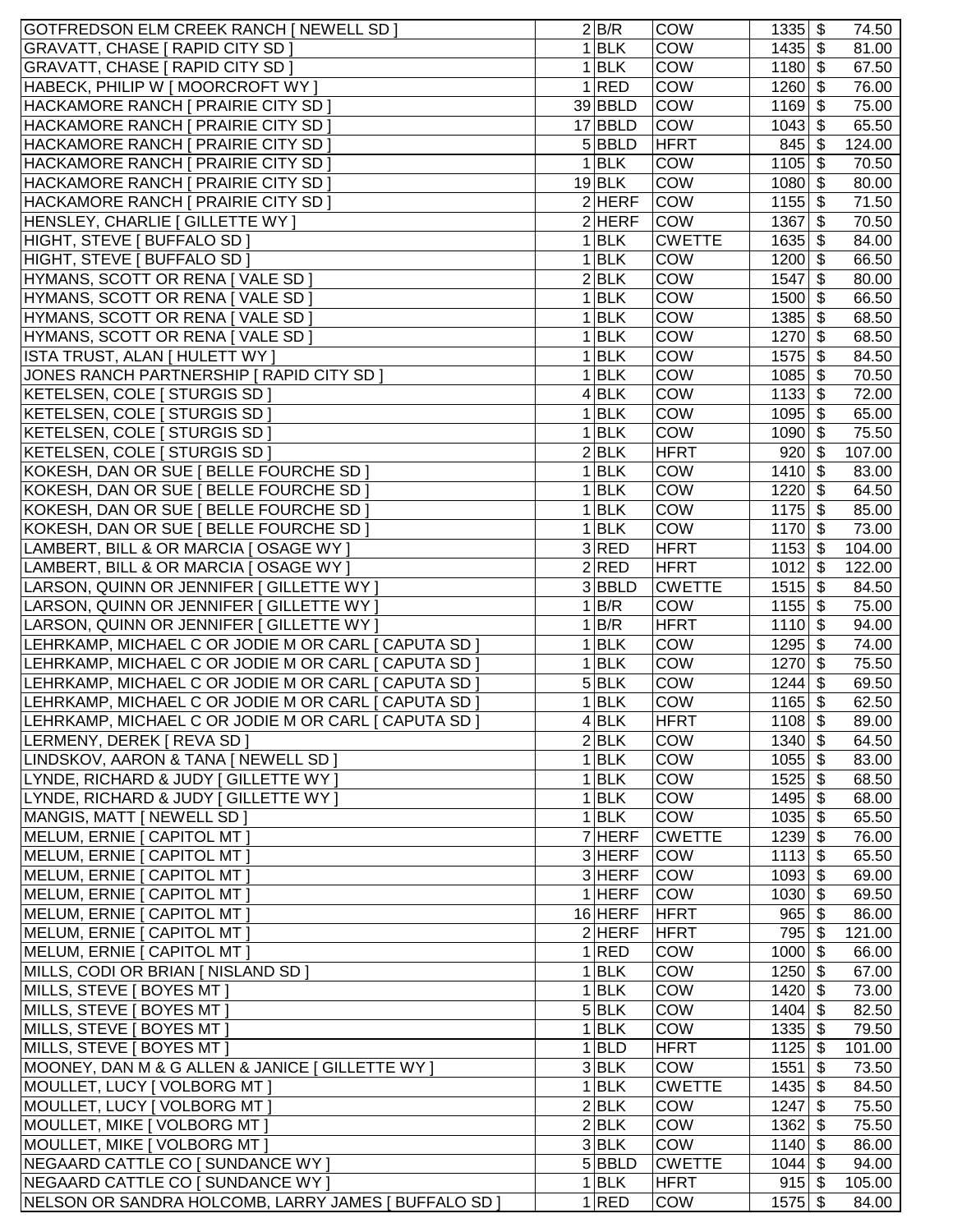| NELSON OR SANDRA HOLCOMB, LARRY JAMES [ BUFFALO SD ] |   | 5 RED              | <b>COW</b>    | $1504$ \$ | 79.50  |
|------------------------------------------------------|---|--------------------|---------------|-----------|--------|
| NELSON OR SANDRA HOLCOMB, LARRY JAMES [ BUFFALO SD ] |   | <b>RED</b>         | COW           | $1365$ \$ | 75.50  |
| NELSON OR SANDRA HOLCOMB, LARRY JAMES [ BUFFALO SD ] | 1 | RED                | <b>COW</b>    | $1310$ \$ | 72.50  |
| NIXON, RENI [ ALZADA MT ]                            | 1 | <b>BLK</b>         | COW           | $1345$ \$ | 66.00  |
| NIXON, RENI [ ALZADA MT ]                            |   | 4 BLK              | <b>COW</b>    | $1291$ \$ | 72.00  |
| NIXON, RENI [ ALZADA MT ]                            |   | $\overline{7}$ BLK | <b>COW</b>    | $1247$ \$ | 72.00  |
| NIXON, RENI [ ALZADA MT ]                            |   | 7 BLK              | <b>COW</b>    | $1148$ \$ | 75.00  |
| NIXON, RENI [ ALZADA MT ]                            |   | $1$ <b>BLK</b>     | <b>COW</b>    | $1020$ \$ | 94.00  |
| NIXON, RENI [ ALZADA MT ]                            |   | 6 BLK              | HFRT          | $857$ \$  | 128.50 |
|                                                      |   |                    | <b>COW</b>    |           |        |
| OLSON, DOUG OR FERN   NEWELL SD                      |   | $1$ <b>BLK</b>     |               | $1590$ \$ | 83.00  |
| OLSON, DOUG OR FERN   NEWELL SD                      |   | 2 BLK              | <b>COW</b>    | $1545$ \$ | 85.50  |
| OSHOTO FLYING M OPERATIONS LLC [ GILLETTE WY ]       |   | $1$ <b>BLK</b>     | <b>COW</b>    | $1795$ \$ | 84.50  |
| OSHOTO FLYING M OPERATIONS LLC [ GILLETTE WY ]       |   | 3 BLK              | <b>COW</b>    | 1386 \$   | 84.50  |
| OSHOTO FLYING M OPERATIONS LLC [ GILLETTE WY ]       |   | <b>BLK</b>         | <b>COW</b>    | $1320$ \$ | 84.50  |
| <b>RANDALL INC [ BROADUS MT ]</b>                    | 1 | <b>BLK</b>         | <b>COW</b>    | $1385$ \$ | 76.50  |
| <b>RANDALL INC [ BROADUS MT ]</b>                    | 2 | <b>BLK</b>         | COW           | $1317$ \$ | 71.50  |
| RANDALL, CRAIG [ BROADUS MT ]                        |   | <b>BLK</b>         | COW           | $1440$ \$ | 77.00  |
| REDDING, DAVID [ HYSHAM MT ]                         |   | RED                | COW           | $1110$ \$ | 74.00  |
| REDDING, DAVID [ HYSHAM MT ]                         |   | RED                | <b>COW</b>    | $1085$ \$ | 70.00  |
| REDDING, DAVID   HYSHAM MT                           |   | 2 RED              | <b>COW</b>    | $1080$ \$ | 70.00  |
| REDDING, DAVID   HYSHAM MT                           | 1 | <b>RED</b>         | <b>COW</b>    | $1080$ \$ | 70.00  |
| REDDING, DAVID   HYSHAM MT                           |   | 2 RED              | <b>CWETTE</b> | $1040$ \$ | 80.00  |
| <b>REDDING, DAVID [ HYSHAM MT ]</b>                  |   | $1 $ RBLD          | <b>COW</b>    | $1190$ \$ | 70.50  |
| REID, VICTOR [ NISLAND SD ]                          | 1 | <b>BLK</b>         | <b>CWETTE</b> | $1325$ \$ | 81.00  |
| RICHTER, GREG [ BUFFALO SD ]                         |   | 2 BLK              | <b>COW</b>    | $1430$ \$ | 70.00  |
| RIVER VALLEY RANCH [ SUNDANCE WY ]                   |   | 2 BBLD             | <b>COW</b>    | $1075$ \$ | 71.00  |
| RIVER VALLEY RANCH [ SUNDANCE WY ]                   |   | 1 BLK              | <b>COW</b>    | $1390$ \$ | 84.00  |
| RIVER VALLEY RANCH [ SUNDANCE WY ]                   |   | 2 BLK              | <b>HFRT</b>   | $960 $ \$ | 112.00 |
| ROCKIN B FEEDERS [ NEWELL SD ]                       |   | $1 $ BBLD          | <b>COW</b>    | $1375$ \$ | 76.00  |
| ROCKIN B FEEDERS [ NEWELL SD ]                       |   | $1$ <b>BLK</b>     | <b>COW</b>    | $1455$ \$ | 70.00  |
| ROCKIN B FEEDERS   NEWELL SD                         |   | <b>BLK</b>         | COW           | $1375$ \$ | 76.00  |
| ROCKIN B FEEDERS [ NEWELL SD ]                       |   | <b>BLK</b>         | COW           | $1285$ \$ | 68.00  |
| ROCKIN B FEEDERS   NEWELL SD ]                       |   | <b>BLK</b>         | COW           | $1110$ \$ | 94.00  |
| ROCKIN B FEEDERS [ NEWELL SD ]                       |   | <b>BLK</b>         | <b>COW</b>    | $1105$ \$ | 78.00  |
| SEDGWICK, SETH [ EKALAKA MT ]                        |   | <b>BLK</b>         | <b>CWETTE</b> | $1405$ \$ | 85.00  |
| SEVERSON, BRAD [ VALE SD ]                           |   | <b>BBLD</b>        | <b>COW</b>    | $1400$ \$ | 65.50  |
| SEVERSON, BRAD [ VALE SD ]                           |   | 3 RED              | <b>COW</b>    | $1598$ \$ | 79.00  |
| SEVERSON, COLE OR JODIE [ VALE SD ]                  |   | 1 RED              | <b>COW</b>    | $1150$ \$ | 73.50  |
| SHANNON, RANDY [ BROADUS MT ]                        |   | 1 BLK              | <b>COW</b>    | $1200$ \$ | 69.00  |
| SHANNON, RANDY [ BROADUS MT ]                        |   | 5 BLK              | <b>COW</b>    | $1182$ \$ | 68.50  |
| SHANNON, RANDY [ BROADUS MT ]                        |   | 1 BLK              | <b>COW</b>    | $1040$ \$ | 68.00  |
| SKELLEY, BRIAN [ GILLETTE WY ]                       |   | $1$ <b>BLK</b>     | <b>CWETTE</b> | $1200$ \$ | 94.00  |
| SMITH, LEN [ MITCHELL SD ]                           |   | 1 BLK              | <b>COW</b>    | $1270$ \$ | 76.00  |
| SMITH, LEN [ MITCHELL SD ]                           |   | $1$ <b>BLK</b>     | <b>HFRT</b>   | $1180$ \$ | 104.00 |
| SNYDER CATTLE CO LLC   PIEDMONT SD                   |   | $1$ <b>BLK</b>     | <b>COW</b>    | $1885$ \$ | 83.00  |
| SNYDER CATTLE CO LLC   PIEDMONT SD                   |   | 2 BLK              | <b>COW</b>    | $1215$ \$ | 77.00  |
| SNYDER CATTLE CO LLC   PIEDMONT SD                   |   | $1$ <b>BLD</b>     | <b>COW</b>    | $1170$ \$ | 65.00  |
| SOBOTKA, PETER   WHITEWOOD SD                        | 1 | <b>BLK</b>         | <b>CWETTE</b> | $1430$ \$ | 81.00  |
| STINSON LIVESTOCK [ MOORCROFT WY ]                   | 1 | <b>BLK</b>         | <b>CWETTE</b> | $1370$ \$ | 80.00  |
|                                                      |   | <b>BLK</b>         |               |           |        |
| STINSON, BOWMAN & LYNLEY [ GILLETTE WY ]             |   |                    | <b>CWETTE</b> | $1375$ \$ | 83.50  |
| STINSON, BOWMAN & LYNLEY [ GILLETTE WY ]             |   | <b>BLK</b>         | <b>COW</b>    | $1215$ \$ | 67.00  |
| SUNNYSIDE LIVESTOCK [ GILLETTE WY ]                  | 5 |                    | COW           | $1351$ \$ | 76.00  |
| SUNNYSIDE LIVESTOCK [ GILLETTE WY ]                  |   | 2 BLK              | <b>COW</b>    | $1290$ \$ | 74.50  |
| SUNNYSIDE LIVESTOCK [ GILLETTE WY ]                  |   | 1 BLK              | <b>CWETTE</b> | $1065$ \$ | 77.00  |
| SWAN, TOM OR KAREN [ NEWELL SD ]                     |   | $1$ <b>BLK</b>     | <b>COW</b>    | $1215$ \$ | 77.00  |
| T CAMPBELL ENTERPRISES LLC [ ENNING SD ]             |   |                    | <b>CPW</b>    | $1530$ \$ | 84.00  |
| T CAMPBELL ENTERPRISES LLC   ENNING SD               |   | 1 BLD              | <b>COW</b>    | $1360$ \$ | 74.50  |
| TETRAULT, JIM &TAWNY [ CAMP CROOK SD ]               |   | 2 BLK              | <b>CWETTE</b> | $1375$ \$ | 82.00  |
| TETRAULT, JIM & TAWNY [ CAMP CROOK SD ]              |   | 1 BLK              | <b>COW</b>    | $1295$ \$ | 67.50  |
| TIBBETTS, TREVOR [ BOX ELDER SD ]                    |   | 1 BLK              | <b>COW</b>    | $1240$ \$ | 68.00  |
| TIBBETTS, TREVOR   BOX ELDER SD                      |   | 1 BLK              | COW           | $1145$ \$ | 50.00  |
| TIBBETTS, TREVOR   BOX ELDER SD                      |   | $1$ <b>BLK</b>     | HFRT          | $1060$ \$ | 117.00 |